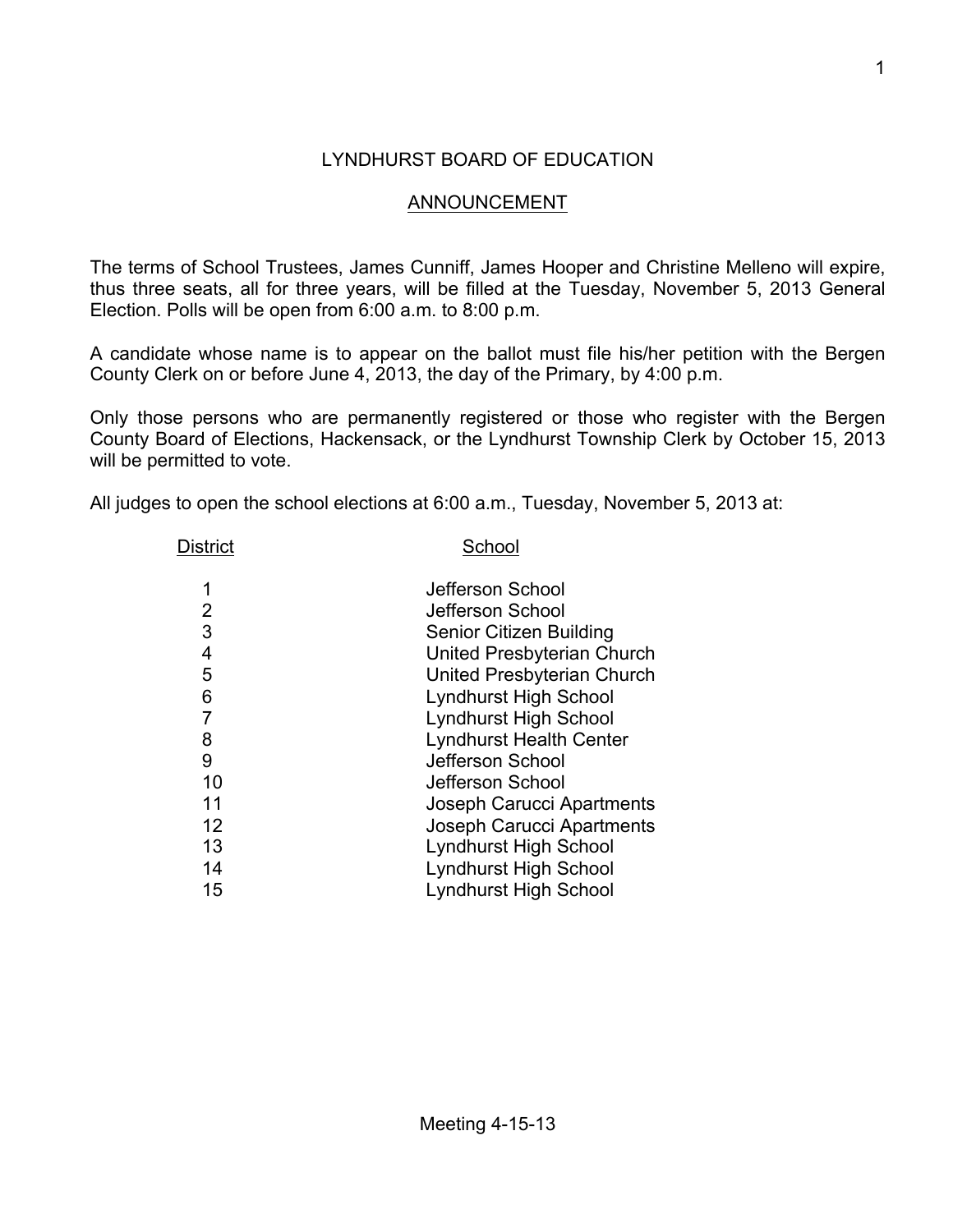Finance Committee: Thomas DiMascio, chairperson Christine Melleno Christopher Musto

Any Board member who takes exception to any of the following listed actions under the category of Finance may so indicate now and a separate motion for each of the excepted actions will be entertained.

| Motion made by                | second by | that the following Finance    |
|-------------------------------|-----------|-------------------------------|
| actions of the Board numbered | through   | exception actions be adopted. |

Roll Call For:

- 1. BE IT RESOLVED, by the Lyndhurst Board of Education that it has received and accepts the financial reports of the Secretary and Treasurer of School Monies for the month ended March 31, 2013 and certifies that the reports indicate that no major account or fund is over expended in violation of NJAC 6A:23-2.11(a) and that sufficient funds are available to meet the district's financial obligations for the remainder of the school year. A copy of the certification shall be included in the minutes.
- 2. BE IT RESOLVED, that the payroll for the month ended March 31, 2013 be and the same is hereby approved and ordered paid:

Payroll \$ 1, 902,609.05

3. BE IT RESOLVED, that the attached list of supplies received and services rendered to the Board of Education of the Township of Lyndhurst, County of Bergen, for the month ended April 15, 2013 be and the same are hereby approved and ordered paid:

| Charter School (Fund 10)         | \$ |
|----------------------------------|----|
| <b>Current Expense (Fund 11)</b> | \$ |
| Special Revenue (Fund 20)        | \$ |
| Debt Service (Fund 40)           | \$ |
| Total                            | \$ |
| <b>General Ledger</b>            |    |

4. BE IT RESOLVED, that cafeteria services rendered to the Board of Education of the township of Lyndhurst, County of Bergen, for the Month of March 2013, be and the same are hereby approved and ordered paid:

| Payroll/Payroll Taxes | \$28,258.50 |
|-----------------------|-------------|
| Services              | \$31,478.38 |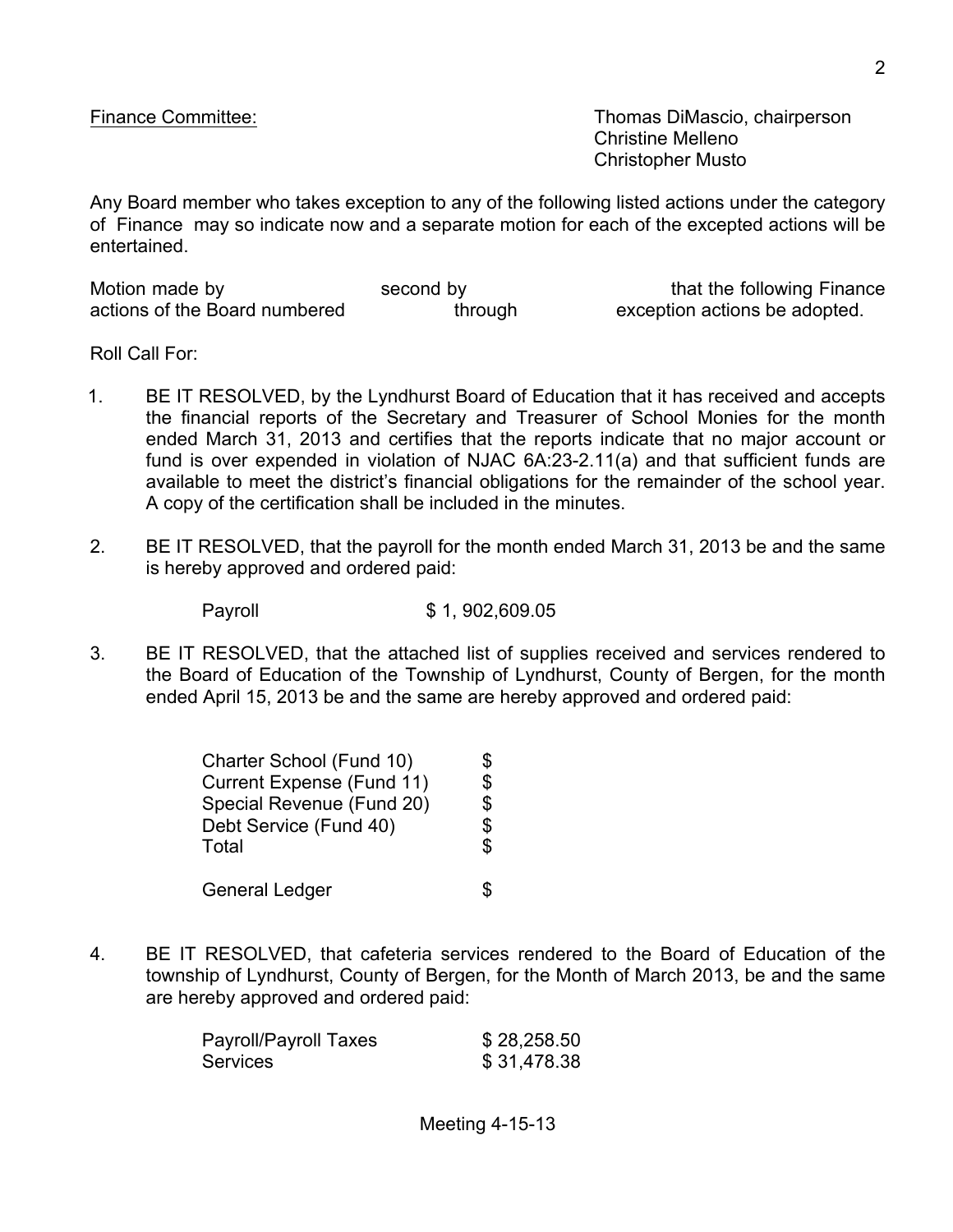- 5. BE IT RESOLVED, that the Lyndhurst Board of Education approve the attached transfers for the month of March 2013.
- 6. WHEREAS, the Lyndhurst Board of Education, hereafter referred to as "Educational Facility: is a member of the School Alliance Insurance Fund, hereinafter referred to as "Fund"; and

WHEREAS, said renewal membership terminates as of July 1, 2013 at 12:01 a.m. standard time, unless earlier renewed by agreement between the Educational Facility and the Fund; and

WHEREAS, the Educational Facility is afforded the following types of coverages:

Workers' Compensation Foreign Travel Liability Package – Property, Boiler & Machinery, General and Auto Liability, environmental Impairment Liability Excess Liability (AL/GL) School Leaders Professional Liability Excess Liability (SLPL) Student Accident Supplemental Indemnity – Worker's Compensation Security Guard Liability

WHEREAS, the Educational Facility desires to renew said membership;

NOW THEREFORE, BE IT RESOLVED as follows:

- 1. The Educational Facility agrees to renew its membership in the Fund for a period of three years beginning July 1, 2013, and ending July 1, 2016 at 12:01 a.m. eastern standard time, and to be subject to the coverages, operating procedures, bylaws, and other organizational and operational documents of the Fund presently existing or as from time to time amended by the Fund and/or the Department of Banking and Insurance.
- 2. The Educational Facility's Business Official, David DiPisa, is hereby appointed as the Educational Facility's Fund Commissioner and is authorized to execute the renewal Indemnity and Trust Agreement thereby evidencing annexed hereto and made a part hereof and to deliver same to the Fund the Educational Facility's renewal of its membership.
- 7. BE IT RESOLVED, that the Lyndhurst Board of Education does hereby approve an agreement with the South Bergen Jointure Commission, an approved coordinated Transportation Service Agency, for the purposes of transporting students in accordance with Chapter 53, P.L. 1997 for the time period of July 1, 2013 to June 30, 2014. The services to be provided include, but are not limited to, the coordinated transportation of non-public, out-of-district special education, vocational, summer programs and athletic and field trips.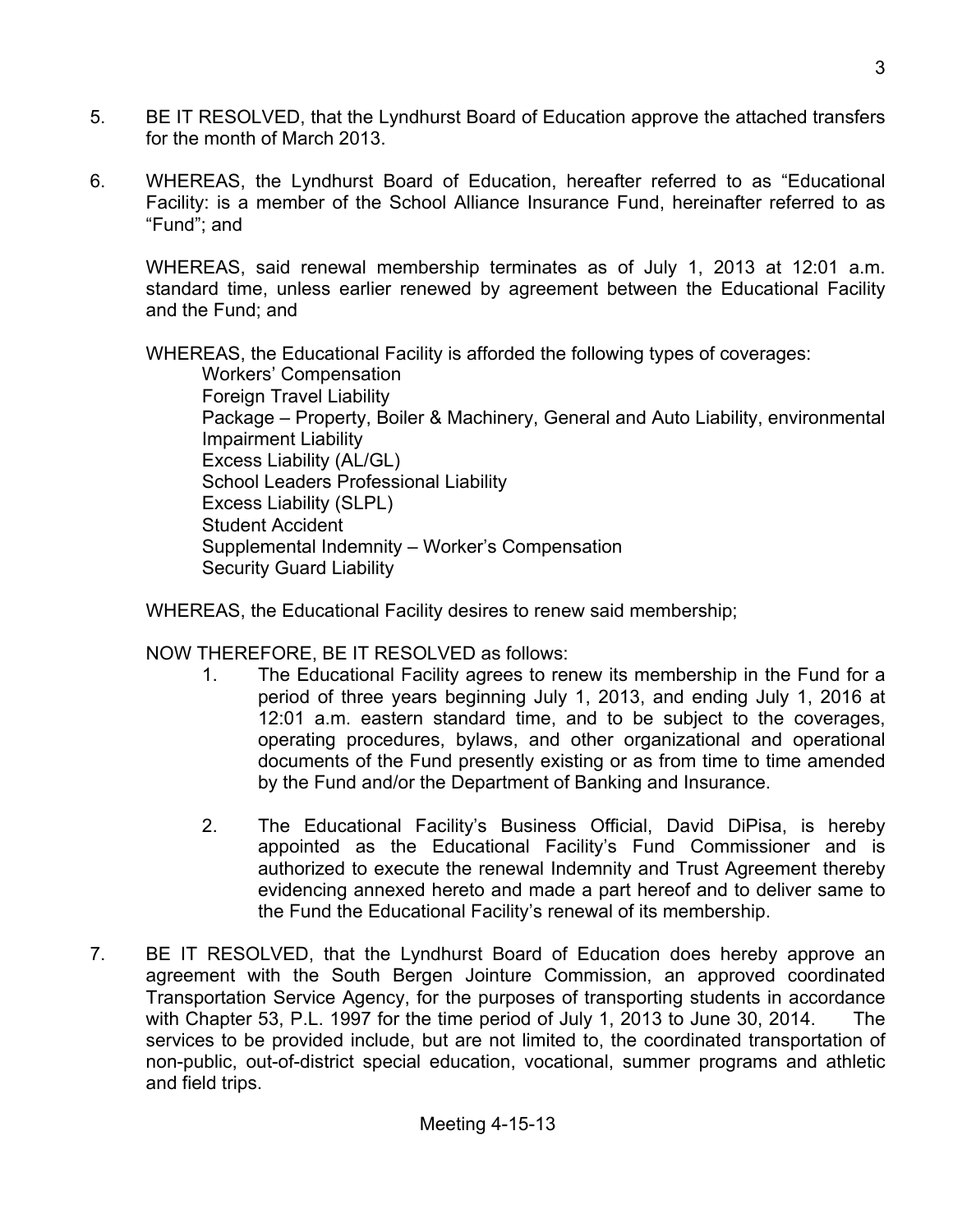## Education & Curriculum Committee: Josephine Malaniak, Chairperson

James Hooper Sheri Jarvis

Any Board member who takes exception to any of the following listed actions under the category of Education & Curriculum Committee may so indicate now and a separate motion for each of the excepted actions will be entertained.

Motion made by second by second by that the following Finance actions of the Board numbered through through exception actions be adopted.

Roll Call For:

1. BE IT RESOLVED, that the Lyndhurst Board of Education approve the School Self-Assessment for Determining Grades under the Anti-Bullying Bill of Rights Act for Columbus, Franklin, Jefferson, Lincoln, Roosevelt, Washington and Lyndhurst High School.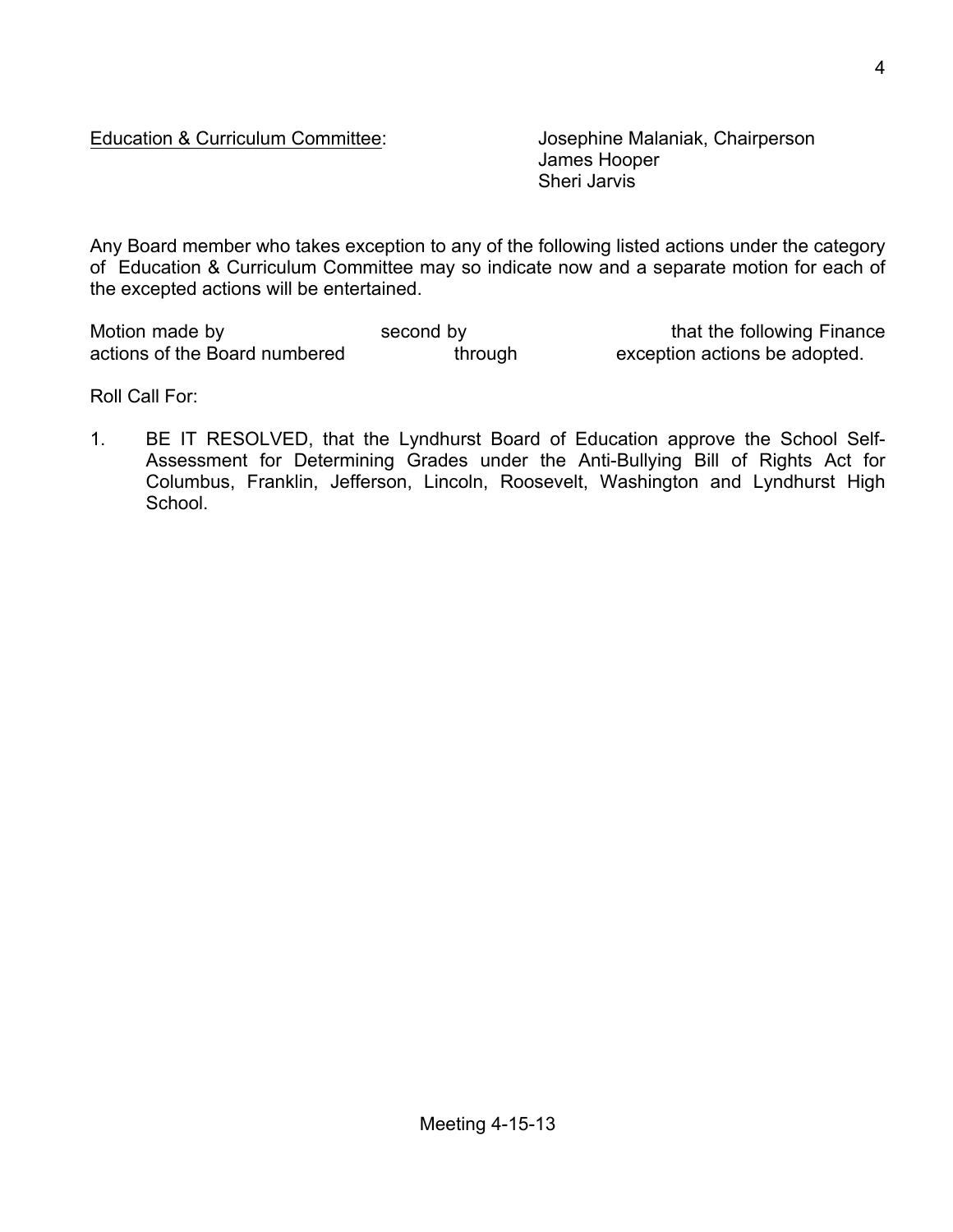Josephine Malaniak Christopher Musto

Any Board member who takes exception to any of the following listed actions under the category of Rules & Regulations may so indicate now and a separate motion for each of the excepted actions will be entertained.

| Motion made by                            | second by |         | that the following Rules & |
|-------------------------------------------|-----------|---------|----------------------------|
| Regulations actions of the Board numbered |           | through | exception actions          |
| be adopted.                               |           |         |                            |

Roll Call For:

1. BE IT RESOLVED, that the Lyndhurst Board of Education approve the following use of school facilities:

| Place                                                    | Time, Date, Purpose                                                                                                                                               |
|----------------------------------------------------------|-------------------------------------------------------------------------------------------------------------------------------------------------------------------|
| <b>High School</b><br><b>Practice Field</b>              | $6:30 - 9:00$ p.m.<br>Mondays & Fridays<br>March - June<br>Not Available 5/17 & 6/20<br><b>T-Ball</b>                                                             |
| <b>High School</b><br><b>Room 110</b>                    | $3/30$ 5:00 - 7:00 p.m.<br>$4/6$ 5:00 - 8:00 p.m.<br>$4/7$ 5:00 - 7:00 p.m.<br>4/13 $5:00 - 8:00$ p.m.<br>4/14 $5:00 - 7:00$ p.m.<br><b>Lifeguard Instruction</b> |
| <b>High School</b><br><b>Room 150</b>                    | $7:00 - 8:30$ p.m.<br>4/10, 4/24, 5/8, 5/22<br>Meetings                                                                                                           |
| <b>High School</b><br>Track &<br><b>Concession Stand</b> | 10:00 a.m. $-5:00$ p.m.<br>6/2/13<br><b>Track Meet</b>                                                                                                            |
| <b>High School</b><br>Hallway & Auditorium               | $8:00$ a.m. $-12:00$ p.m.<br>6/24, 25, 26, 27<br>7/1,2,8,9,10,11,15,16,17,18,<br>7/22 & 7/23<br>Summer Music Instrumental<br>Program                              |
|                                                          | Music Wing, Both Rooms                                                                                                                                            |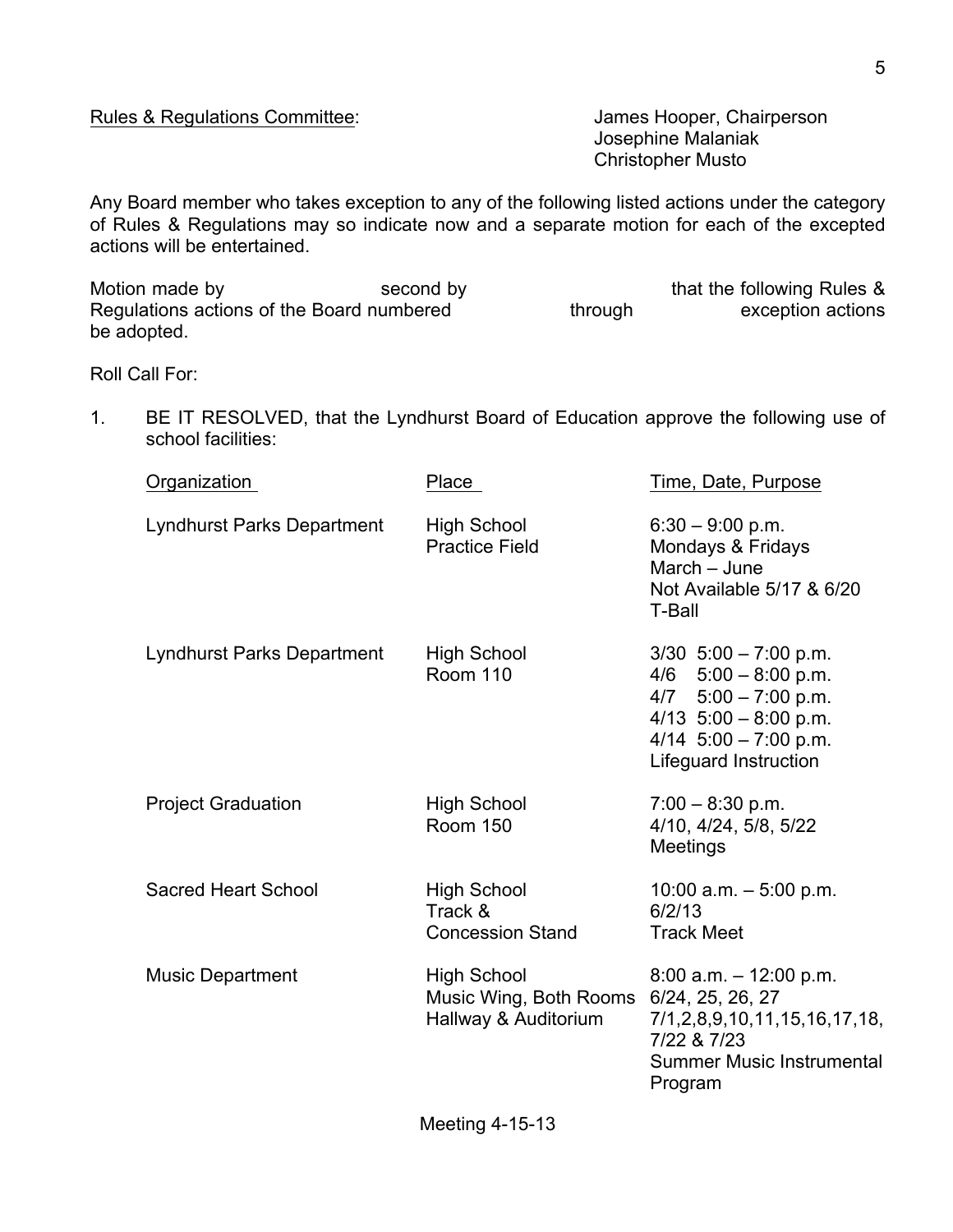Student Activities & Recognition Committee: Sheri Jarvis, chairperson

Christine Melleno James Cunniff

Any Board member who takes exception to any of the following listed actions under the category of Student Activities & Recognition may so indicate now and a separate motion for each of the excepted actions will be entertained.

Motion made by second by second by that the following Student Activities & Recognition actions of the Board numbered through exception actions be adopted.

- 1. BE IT RESOLVED, that the Lyndhurst Board of Education approve placement of (1) Pre-School Disabled student to attend North Arlington PSD full-day program, effective February 25, 2013, at a tuition rate of \$11,691 for the remainder of this current school year (includes services). We will be billed only for the days that the student attends. Student has moved into Lyndhurst from North Arlington, and that school district has agreed to keep him in their program till June 2013. Parent is not requesting transportation.
- 2. BE IT RESOLVED, that the Lyndhurst Board of Education approve home instruction for (1) student, subject to state approval.
- 3. BE IT RESOLVED, that the Lyndhurst Board of Education approve the Lyndhurst Athletic Department to process an application for a Cooperative Sports Ice Hockey Program with Paramus High School.